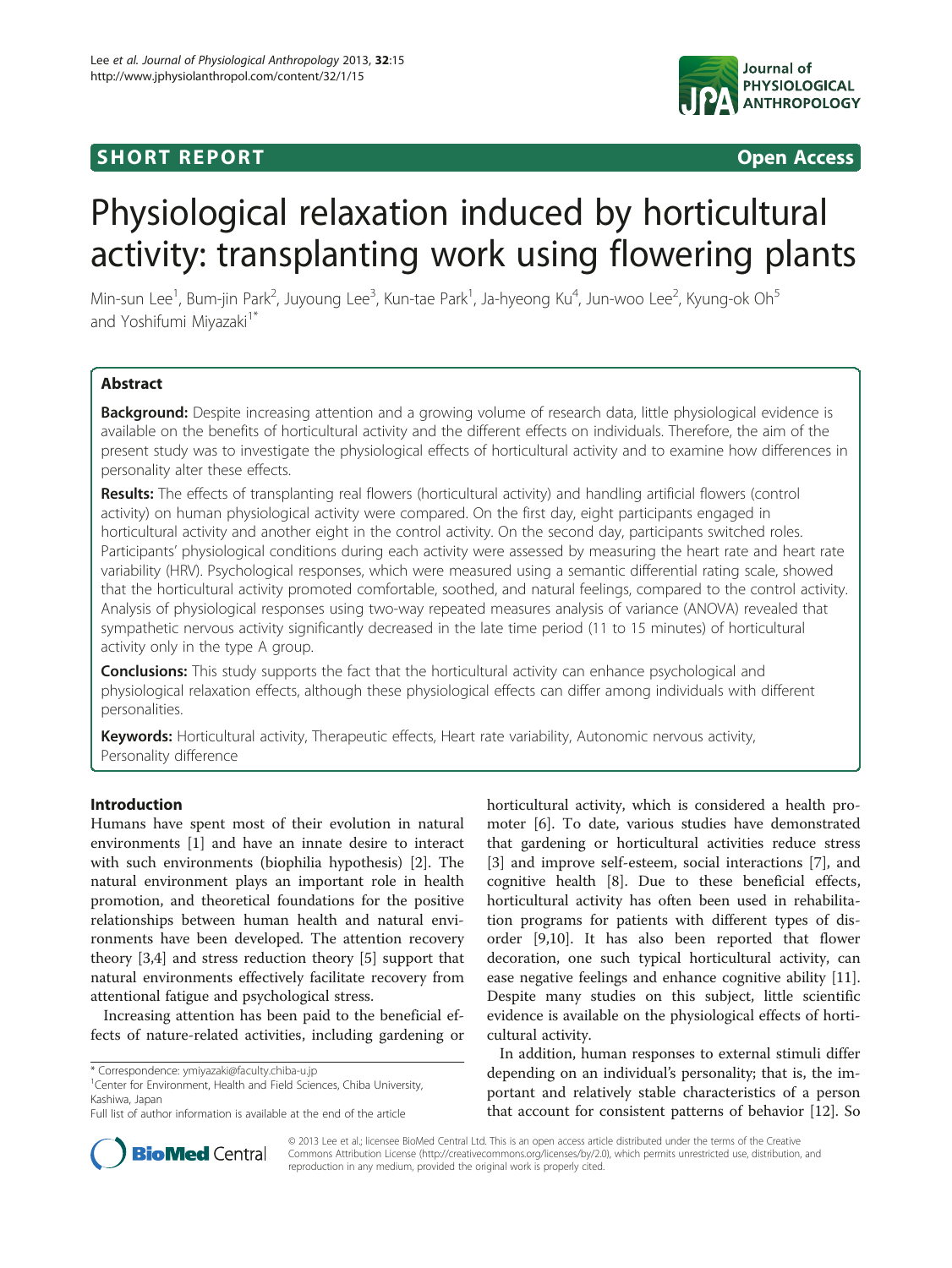far, most personality studies have been performed by observing external and social behavior; however, recent reports in the field of physiological anthropology support the idea that personality can also be studied by investigating physiological response patterns. Previous experiments have illustrated that human physiological responses to natural stimuli differ according to personality [[13,14\]](#page-4-0), indicating the importance of personality studies from the perspective of physiological anthropology. Despite this importance, there are only a few studies that have verified individual differences based on personality in the physiological effects of horticultural activity. Therefore, we examined the differences in the physiological effects among individuals with different personality traits, characterized by a type A and type B behavior pattern [\[15,16\]](#page-4-0).

The aim of this study was to investigate the psychological and physiological effects of horticultural activity and examine how differences in personality alter these effects from the viewpoint of physiological anthropology.

# Methods

#### **Participants**

The study participants were 16 Korean male university students with an age (mean  $\pm$  SD) of 26  $\pm$  2.1 years who were non-smokers and had no history of physical or psychological disorders. Alcohol, tobacco, and caffeine intake were prohibited throughout the experimental

periods. Prior to the start of experiments, a full explanation was provided on this study, and participants' informed consent was obtained. This study was conducted following the regulations of the Clinical Trials Center, Chungnam National University Hospital, Korea, and the Ethics Committee of the Center for Environment, Health, and Field Sciences, Chiba University, Japan.

### **Materials**

As a typical horticultural activity, a transplanting activity using real soil and flowers (Chrysanthemum morifolium) was selected. The transplanting method was taught to each participant prior to experiments. The materials used in this study are shown in Figure 1. Transplanting of artificial flowers of almost the same size and weight as real flowers was performed as a control activity. Plastic scraps (approximately 2 to 5 mm in diameter) instead of soil were used for the control activity. Horticultural and control activities were carried out on the planting bed in a standing position for 15 minutes (Figure 1).

# Protocol

Participants were randomly divided into two groups. On the first day of experiments, the first group  $(N = 8)$ carried out horticultural activity, while the second group  $(N = 8)$  performed the control activity. On the second day, each group switched activities as a crosscheck.

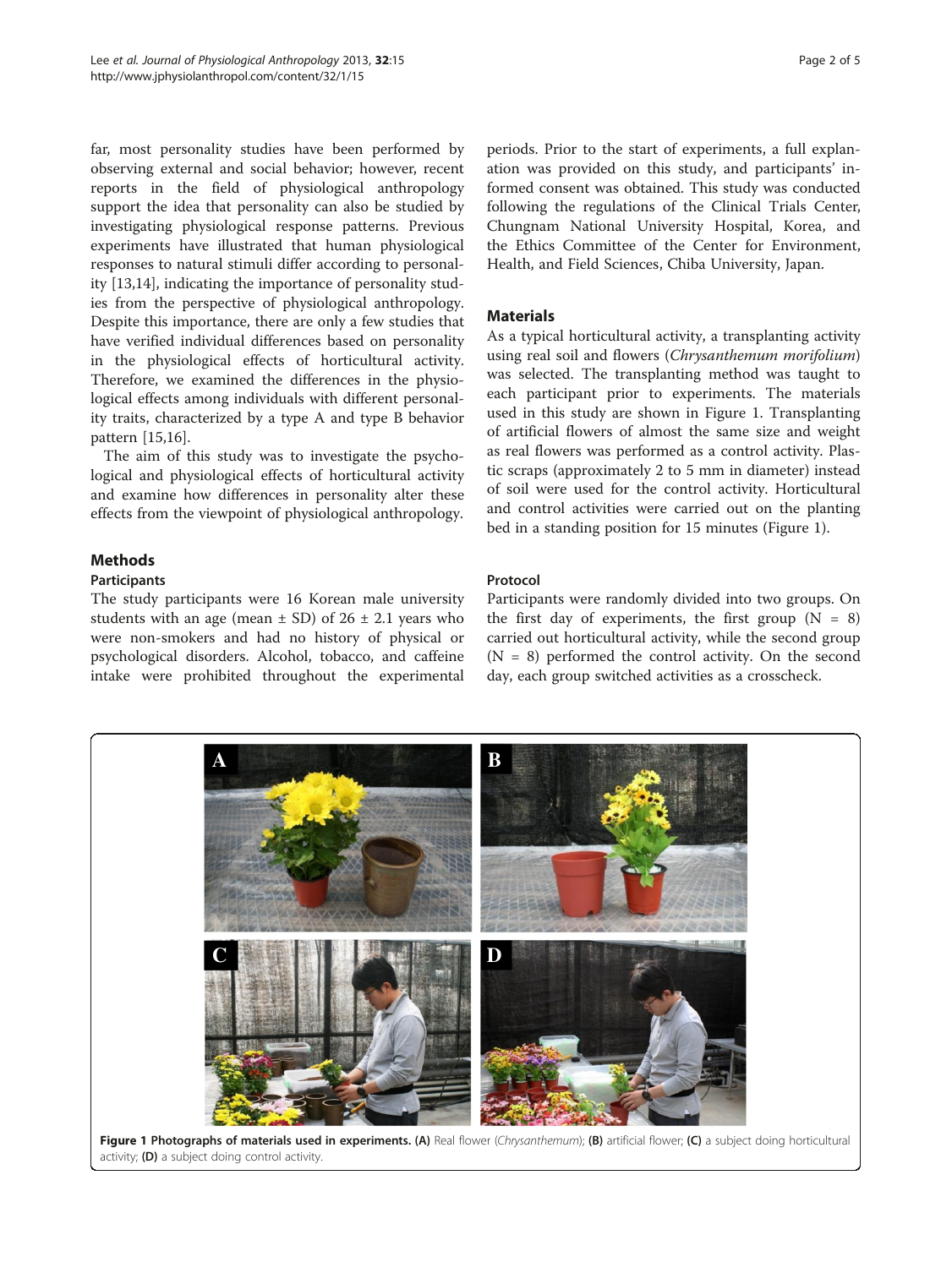#### **Measurements**

Each participant was guided to the experimental room and rested in a seated position for 2 minutes. Then, the participant performed horticultural or control activities for 15 minutes individually. During this activity, heart rate variability (HRV) was continuously measured using a portable electrocardiograph (Activtracer AC-301A; GMS, Tokyo, Japan). After horticultural or control activities, participants rested in a seated position for 2 minutes, followed by subjective evaluation using questionnaires. HRV data were analyzed with maximum entropy methods (MemCalc, GMS, Tokyo, Japan) where low (LF: 0.04 to 0.15 Hz) and high frequency (HF: 0.15 to 0.40 Hz) components of the power spectrum were calculated based on the R-R interval [[17\]](#page-4-0). The HF component of HRV was used as an index of parasympathetic nervous activity, which increases when in a relaxed state, and the  $LF/(LF + HF)$  value of HRV as an index of sympathetic nervous activity, which increases when in a stressed state [[18](#page-4-0),[19](#page-4-0)]. All HRV values were logarized. HRV data were analyzed across three periods of time: early (1 to 5 minutes), middle (6 to 10 minutes), and late (11 to 15 minutes). Self-report-type questionnaires were administered using a seven-scaled semantic differential (SD) method for the feelings of 'comfortable', 'soothing', and 'natural'.

#### **Personality**

The type A behavior pattern was used to classify personal characteristics, which is one of the most important factors regulating differences in cardiac responses [[20](#page-4-0)-[22](#page-4-0)]. The type A behavior patterns were identified using a brief questionnaire [\[23\]](#page-4-0) and participants were categorized into two groups: type A ( $N = 8$ ) and type B ( $N = 8$ ).

#### Statistical analysis

Two-way repeated measures analysis of variance (ANOVA) was used for the analysis of physiological data, followed by a simple main effect test for the post hoc analysis. The Wilcoxon signed-rank test was performed to verify the statistical differences in the psychological responses. SPSS 21.0 (SPSS Inc., Chicago, IL, USA) was used for statistical analysis, and the differences were considered significant at  $P < 0.05$ .

#### Results

There were significant differences in the analysis of subjective evaluation between horticultural and control activities (Figure 2). After 15 minutes of activities, higher scores were seen for the feelings of 'comfortable', 'soothing', and 'natural' in the horticultural activity than in that of the control.

There was no significant difference between horticultural and control activities in the mean values of heart rate, log (HF) and  $log(LF/(LF + HF))$  for all subjects. However, the differences in the sympathetic nervous responses to two different activities (horticultural and control) were found in the type A group, but not in the type B group. For the type A group, the ANOVA of  $log(LF/(LF + HF))$  tended to reveal an interaction effect (F  $_{2,14}$  = 3.188, P = 0.072) between the activities (horticultural and control)  $\times$  time period (1 to 5, 6 to 10, and 11 to 15 minutes), and the simple main effect was yielded by the activities in the late time period (11 to 15 minutes;  $F_{1,7} = 5.848$ ,  $P < 0.05$ ; Figure [3](#page-3-0)). However, the type B group revealed no interaction effect.

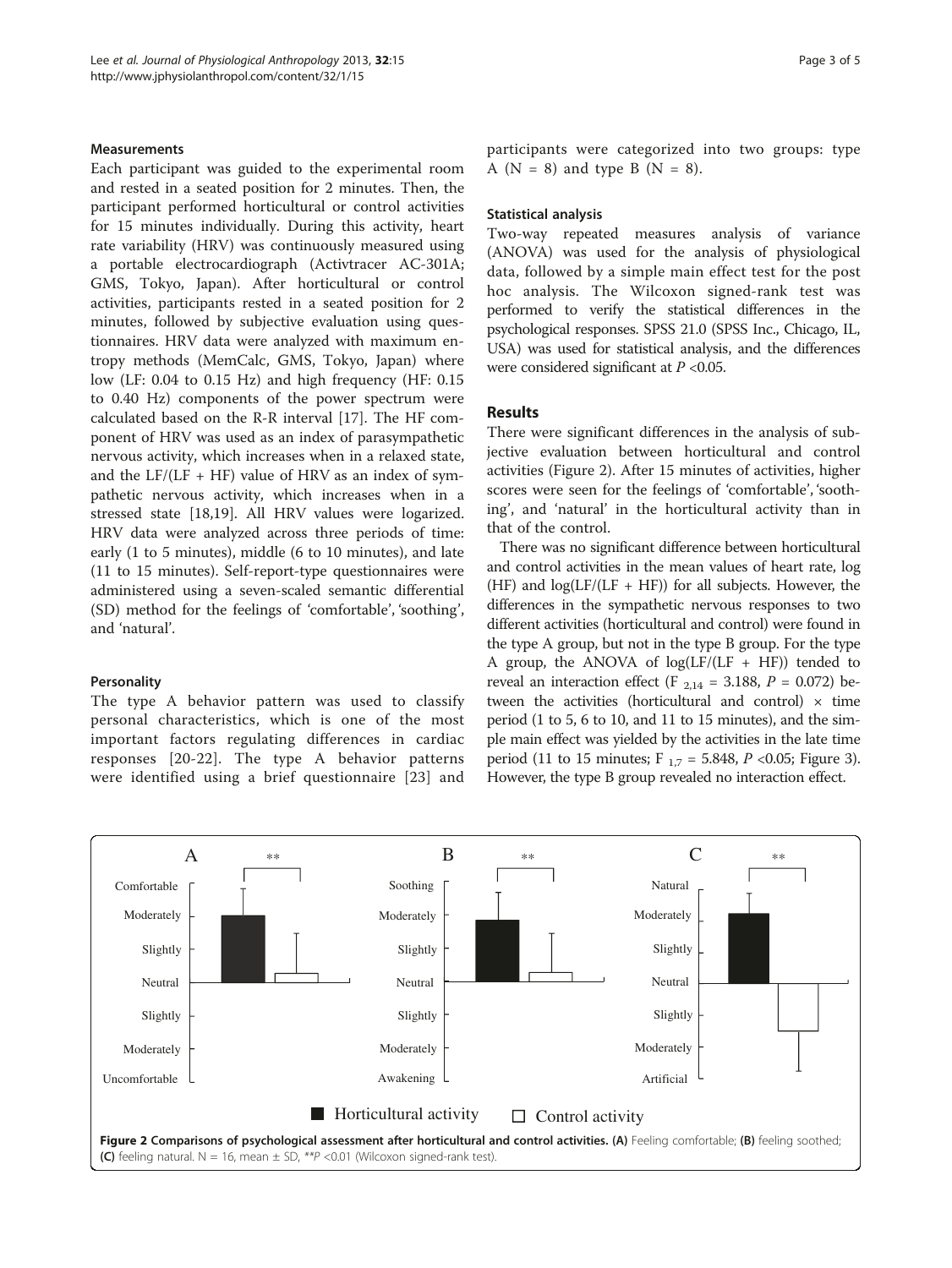<span id="page-3-0"></span>

# **Discussion**

We examined the relaxing effects of a horticultural activity by measuring physiological and psychological changes based on the comparison of a transplanting activity using real and artificial flowers. Based on the subjective evaluation, participants felt more comfortable, soothed, and natural when transplanting real flowers compared to artificial flowers. The apparent psychological effects of horticultural activity are in part consistent with previous research related to natural stimuli [[3](#page-4-0),[24-27\]](#page-4-0).

Analysis of the physiological responses revealed differences in the effects of horticultural activities in the type A group. This group showed a significantly decreased sympathetic nervous response to the late time period of the horticultural activity compared to the control activity; however, the type B group revealed no significant changes. Decreased sympathetic nervous activity indicates that physiological tension or stress has eased, which is linked to physiological relaxation. The physiological data supports the fact that horticultural activity using natural materials can facilitate physiological relaxation by reducing sympathetic nervous activity [[28\]](#page-4-0), and these physiological benefits can differ among individuals depending on the type A personality [[13,14,29\]](#page-4-0). This finding indicates that analysis of individual differences based on the type A personality might provide clues in considering physiological polymorphism, as reported in a previous study [\[13](#page-4-0)]. Although the reason why the physiological benefits occurred after 11 minutes of horticultural activity is not clear, this beneficial effect may be associated with nature-oriented stimulations including living flowers [\[30](#page-4-0)].

Despite the limitations in methodology including a lack of baseline data and a limited participant group, our findings provide insights for future research directions in related areas based on the perspective of physiological anthropology.

This study supports the fact that horticultural activity enhances not only the psychological state by increasing positive feelings but also physiological relaxation by reducing sympathetic nervous activity. In particular, the physiological benefits of horticultural activity can differ among individuals with different personalities.

#### Competing interests

The authors declare that they have no competing interests.

#### Authors' contributions

ML participated in the study design, carried out data collection and analysis, and drafted the manuscript, BP participated in the study design and carried out data collection and interpretation, JyL participated in the study design and carried out data collection and analysis, KP carried out data collection and analysis, JK participated in the study design and data interpretation, JwL participated in study design and data interpretation, KO participated in data interpretation and helped to prepare the manuscript, and YM participated in the study design and data interpretation and improved the manuscript. All authors read and approved the final manuscript.

#### Author details

<sup>1</sup> Center for Environment, Health and Field Sciences, Chiba University Kashiwa, Japan. <sup>2</sup>Department of Environment and Forest Resources Chungnam National University, Daejeon, Korea. <sup>3</sup>Korea Forest Service, Government Complex 1, Daejeon, Korea. <sup>4</sup>Department of Horticulture, Chungnam National University, Daejeon, Korea. <sup>5</sup>Department of Nursing Chungnam National University, Daejeon, Korea.

Received: 13 June 2012 Accepted: 24 September 2013 Published: 10 October 2013